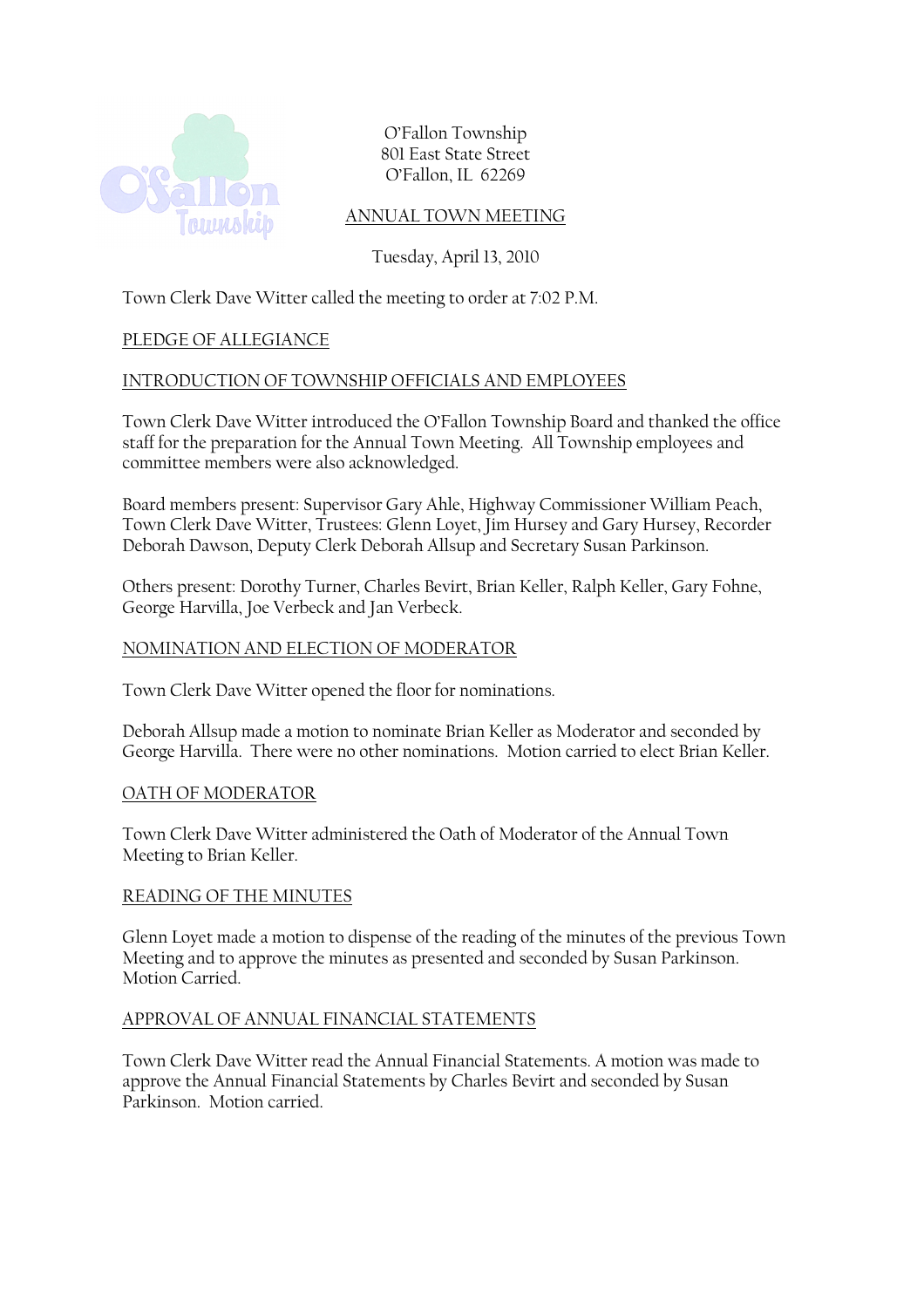# TOWNSHIP SUPERVISORS REPORT

Supervisor Gary Ahle asked for a moment of silence in honor of the previous Town Clerk Peg Schloemann and all the others we lost in the past year.

Supervisor Gary Ahle welcomed all in attendance and introduced the employees and thanked them for the job they do. He also thanked the Board for their work with each of the assigned committees (Gary Hursey – Planning Committee, Jim Hursey – After Prom Committee, Glenn Loyet – Senior Committee and Kenneth Joseph – Youth Committee). During the previous year the Township has expanded the Rotary Van Storage Building to allow for additional space to store donated items for the monthly rummage sales. The rummage sales brought in over \$5,700 which is primarily donated to the Food Pantry. Ahle also reported the office had recently updated the computer system in the office.

# HIGHWAY COMMISSIONERS REPORT

Highway Commissioner William J. Peach thanked everyone for coming and the office staff and Road District employees for all they do.

Highway Commissioner Peach stated the following:

- Brookfield Drive project (replacing sections of concrete) has been completed.
- $\triangleright$  During the previous year, Weil Road had improvements made to it but has since experienced problems with the seeding and erosion. This was corrected by the Contractor without additional costs to the Township.
- Seven Hills Estates has been recently annexed to the City of O'Fallon but the Road District will continue to maintain the roads through an intergovernmental agreement.
- $\triangleright$  The biggest problem in the Township is the vandalism of signs. Since January 1st, 2010 the Road District has replaced 28 signs.
- $\triangleright$  In previous years, the County was unable to get a state bid for road salt causing the Road District to pay up to \$150 per ton, this year we were able to get it for \$55 per ton.
- $\triangleright$  Currently the Road District is updating the sewers in the area of Behren's and Carson Drive. He is also looking into an underpass on Reider Road.

Highway Commissioner Peach has the following item to declare as surplus equipment: a 2000 International 3-ton truck. Deborah Allsup made a motion to declare it as surplus equipment seconded by George Harvilla. Moderator Brian Keller asked if there is any discussion and there were none. Motion carried.

### REPORT OF TRUSTEES

In the absence of Trustee Kenneth Joseph, Town Clerk Dave Witter read a prepared statement by Trustee Kenneth Joseph stating the following: the Township Youth Committee is made up of students from the O'Fallon Township High School. Meetings are usually the  $3<sup>rd</sup>$  Monday of each month at 7:30 p.m. at the Township building. Activities are as follows: YMCA Pool Party, swim party at the O'Fallon Park, fishing derby at the Sportsmen's Club and a Halloween Party. The committee also takes Senior Citizens to a